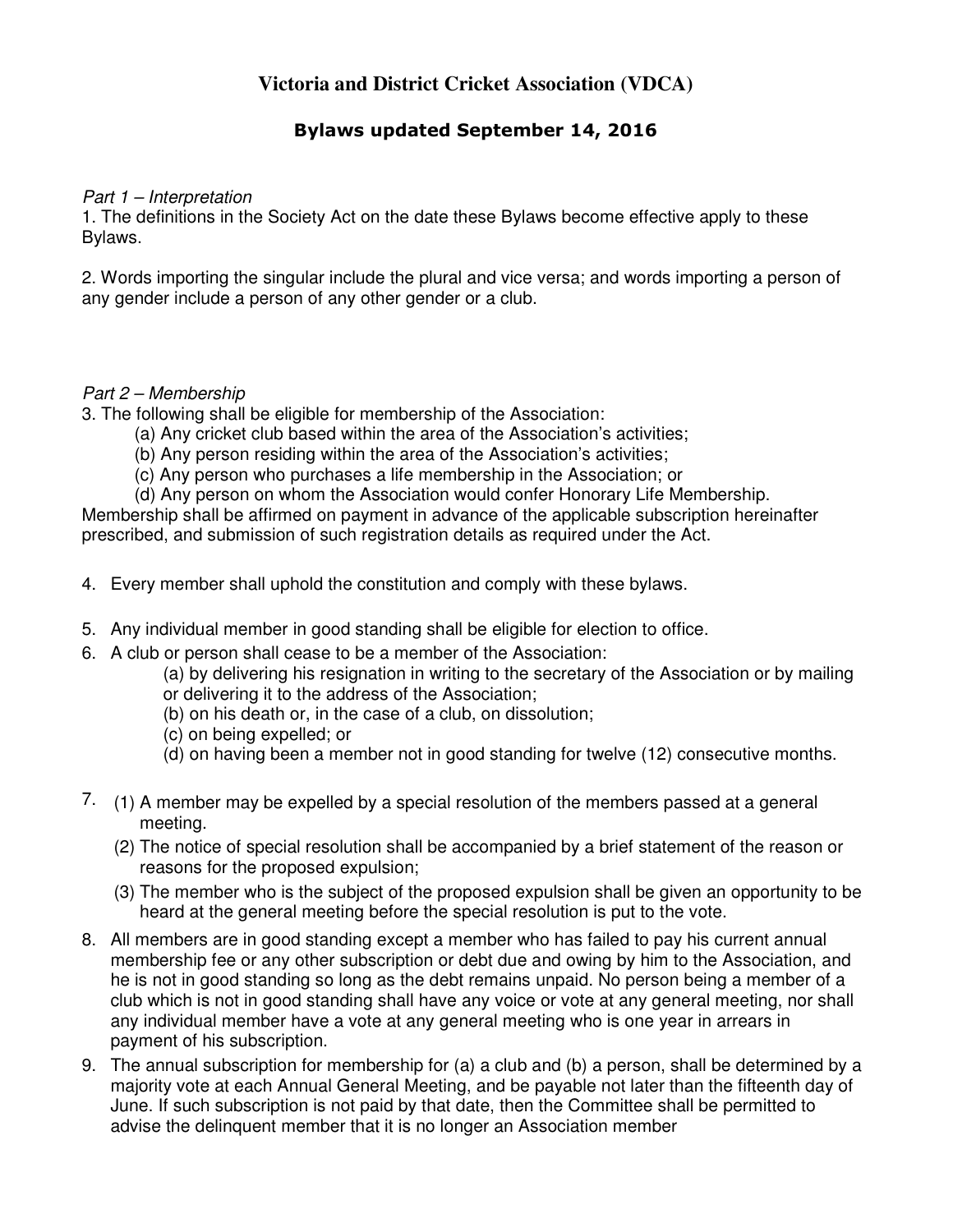10. The suggested minimum donation to apply for a life membership in the Association shall be determined by a majority vote at each Annual General Meeting, and shall be subject to review from year to year.

# Part 3 - Meetings of Members

- 11. General meetings of the society shall be held at the time and place, in accordance with the Society Act, that the Executive Committee decide.
- 12. Every general meeting, other than an annual general meeting, is an extraordinary general meeting.
- 13. The Executive Committee may, when they see fit, convene an extraordinary general meeting. An extraordinary general meeting may in addition be convened upon deposit with the Secretary of a written requisition stating the purpose thereof and signed by a member cricket league or cricket club or by three (3) members of the Executive Committee in good standing.
- 14. (1) Notice of a general meeting shall specify the place, day and hour of meeting and, in case of special business, the general nature of that business;
	- (2) Notice shall be given in writing by the Secretary to the individual members under Bylaw 3(bd) herein, and to the respective secretaries of each member cricket club, in the case of an annual general meeting not less than twenty one (21) days prior and, in the case of an extraordinary general meeting, not less than fourteen (14) days prior to the date of the meeting in respect of which such notice is given. It shall be the duty of the respective secretaries to give reasonable notice of all general meetings to their clubs or individual members as the case may be.
- 15. (1) The Annual General Meeting shall be held in the Province on the third Wednesday of the month of October in each year.
	- (2) Each fiscal year of the Association shall end on the 30th day of each September.

## Part 4 - Proceedings at General Meetings

- 16. (1) No business other than the election of a chairman and the adjournment or termination of the meeting shall be conducted at a general meeting at a time when a quorum is not present.
	- (2) If at any time during a general meeting there ceases to be a quorum present, business then in progress shall be suspended until there is a quorum present or until the meeting is adjourned or terminated.
	- (3) A quorum is twenty (20) members in good standing and entitled to vote present.
- 17. If, within half an hour after the time appointed for any general meeting, a quorum is not present, that meeting, if convened on the requisition of members, shall be terminated; but in any other case it shall stand adjourned to a day and place to be fixed by those present, and if at the adjourned meeting a quorum is not present within 30 minutes from the time appointed for the meeting, the members present shall constitute a quorum.
- 18. No debate shall be permitted save on a motion regularly moved and seconded.
- 19. In the case of an equality of votes the chairman shall not have a casting or second vote in addition to the vote to which he may be entitled as a member and the proposed resolution shall not pass.
- 20. (1) An individual member in good standing shall be entitled to one vote at a meeting of members;
	- (2) Voting shall be by show of hands or secret ballot;
	- (3) Voting by proxy is not permitted.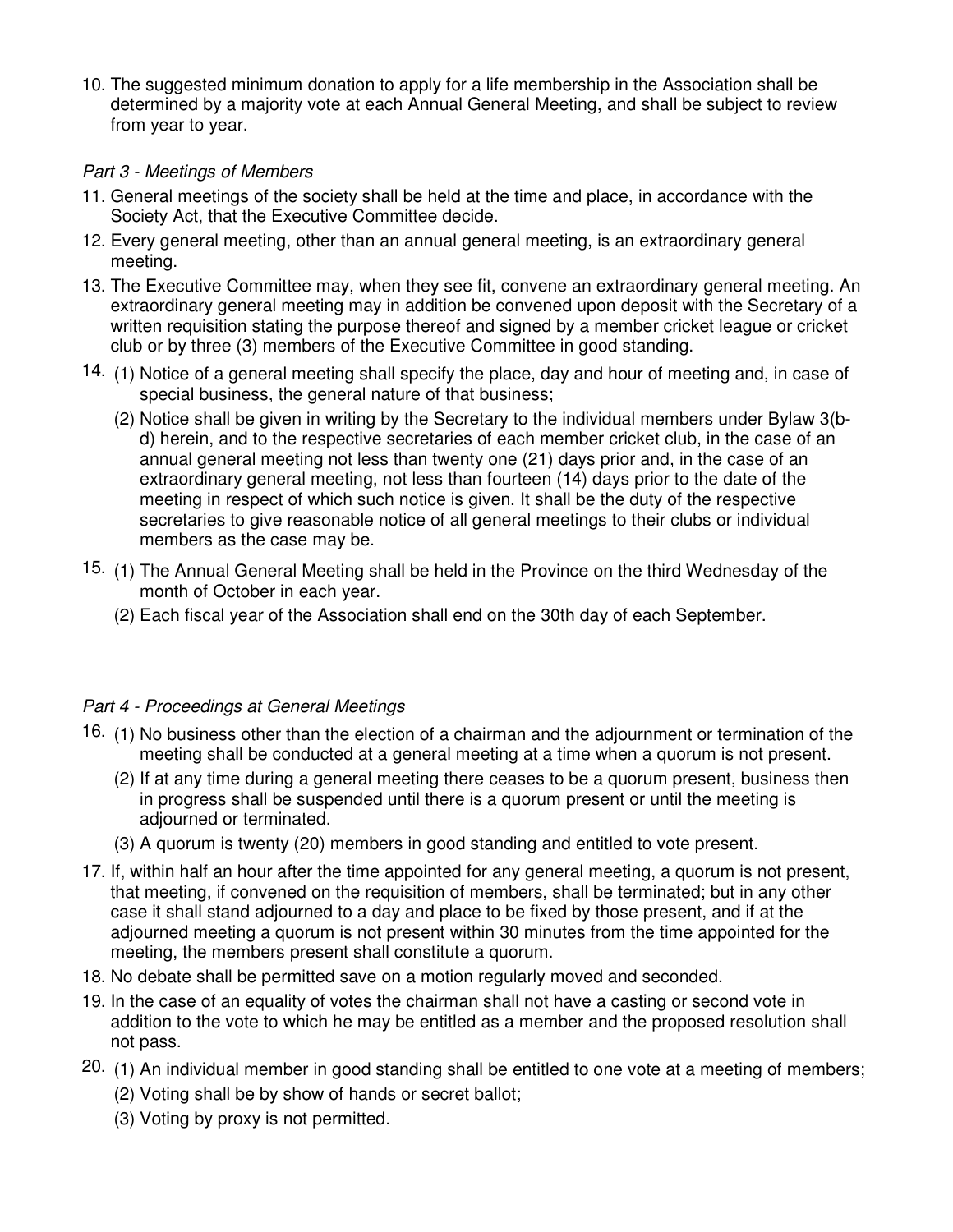### Part 5 - Directors and Officers

21. (1) The management of the Association shall be vested in an Executive Committee elected annually at the Annual General Meeting or at an Extraordinary General Meeting (under Bylaw 13 herein);

(2) The following members of the Executive Committee shall be elected:

- (i) The President
- (ii) The first Vice-President
- (iii) The second Vice-President
- (iv) The Secretary
- (v) The Treasurer.

At the Annual General Meeting of the Association to be held in October 2016 and subsequent applicable Annual General Meetings hereof, the offices of President, second Vice-President and Treasurer shall be elected to a two year term of office. At the Annual General Meeting of the Association to be held in October 2017 and subsequent applicable Annual General Meetings hereof, the offices of first Vice-President and Secretary shall be elected to a two year term of office;

 (3) At each Annual General Meeting, the Association's representative on the Board of Directors of Cricket BC shall also be elected and act as a member of the Executive Committee;

 (4) Each member club and league shall appoint a representative who shall act on the Executive Committee, and complete the same;

 (5) In addition to the foregoing, the members of the Association at any general meeting shall elect, if deemed applicable, an Honorary Patron, and / or such Honorary Vice Presidents and / or such Honorary Life Members who in the opinion of the members of the Association merit such an office.

- 22. The Society shall appoint at each Annual General Meeting a Trustee or Trustees who shall serve without remuneration and who shall hold and invest the monies received by the Society in payment for Life Memberships, and the income arising therefrom.
- 23. (1) The elected members of the Executive Committee shall retire from office at the applicable Annual General Meeting at which their successors shall be elected;

 (2) Nominations in writing for each applicable election at an Annual General Meeting shall be received by the Secretary of the Association, at least twenty one (21) days before the date of such meeting for such nominations to be valid. Such nominations are acceptable from any member of the Association in good standing. Such nominations shall have the prior approval in writing of the applicable nominee. Nominations for election, other than the process outlined in this Bylaw 23(2), shall only be acceptable at an Annual General Meeting if no nomination has been received for that applicable election;

- (3) Separate elections shall be held for each office held;
- (4) An election shall be by acclamation; otherwise voting for an election shall be by secret ballot.
- 24. The committee may at any time and from time to time appoint a member to fill a vacancy on the Committee.
- 25. No member of the Committee shall be remunerated for being or acting as such, but shall be reimbursed for all expenses necessarily and reasonably incurred while engaged in the affairs of the society.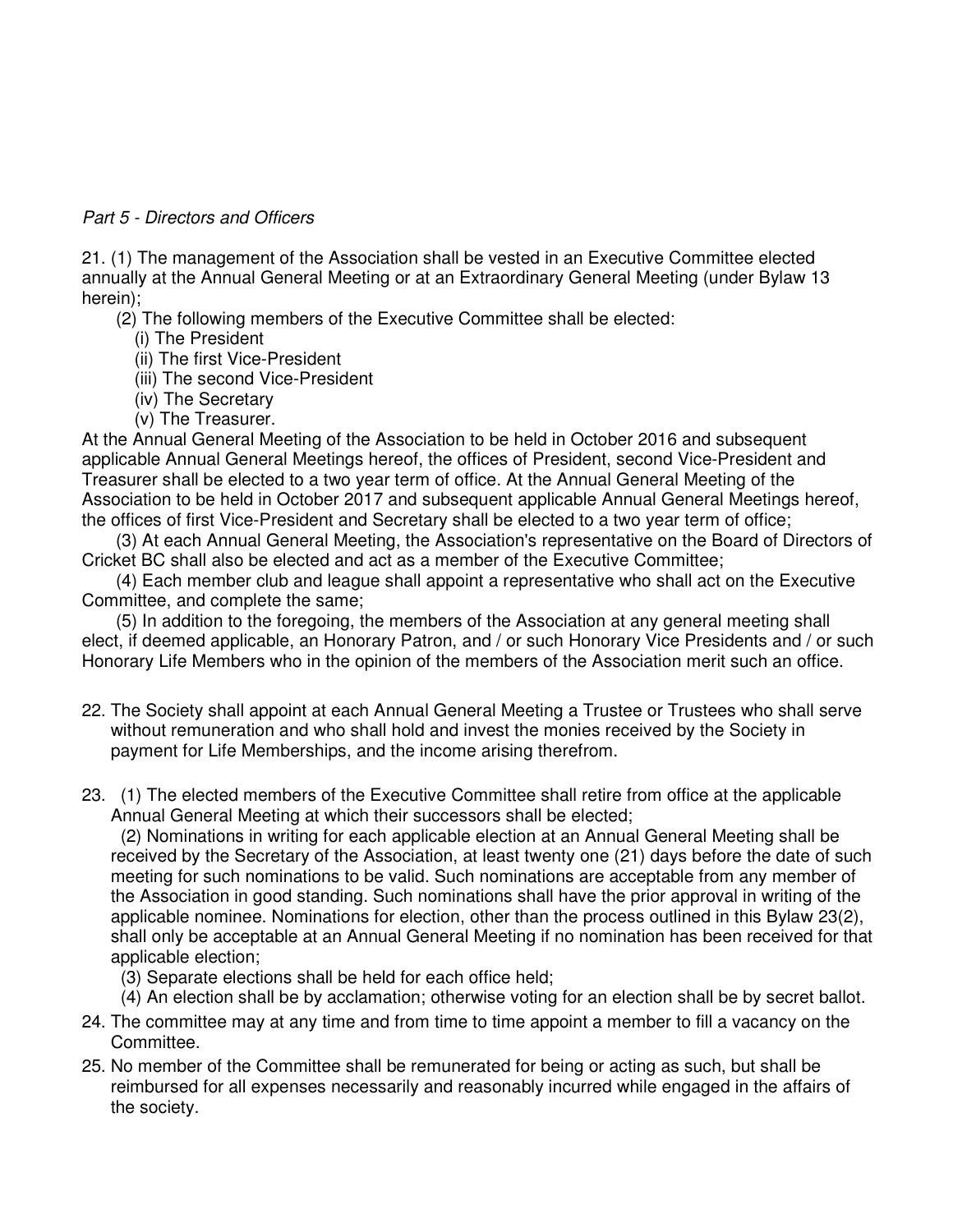## Part 6 - Proceedings of the Executive Committee

- 26. The Executive Committee shall meet from time to time, members being given not less than three days' notice except in exceptional circumstances. Six members personally present shall constitute a quorum.
- 27. The member clubs and leagues shall furnish the Association with the name and address of their representative (and of his alternative) in writing so that notices shall be properly served when Committee meetings are called. The representative (or his alternative) appointed by the member clubs or leagues shall be deemed to be the accredited official of the club or league until the Association has been advised, in writing, to the contrary.
- 28. At Executive Committee meetings, the President, the Vice Presidents, the Secretary, and the Treasurer, in their capacity as such; and the Association's representative on the Board of Directors of Cricket BC; and the representatives of each member club and league shall each have one vote. In the case of equality of votes, the Chairman shall not have a casting or second vote and, accordingly, any such motion shall be deemed not to have passed.

#### Part 7 - Duties of Officers

- 29. (1) The president shall preside at all meetings of the society and of the Committee.
	- (2) In addition it shall be his duty to act as ex-officio member to all committees and to endeavour to promote harmonious development of the aims and objects of the Association.
	- (3) The president is the chief executive officer of the society and shall supervise the other officers in the execution of their duties.
- 30. The first vice-president, and in the event of his absence the second vice-president, shall carry out the duties of the president during his absence.
- 31. The secretary shall:
	- (a) conduct the correspondence of the society;
	- (b) issue notice of meetings of the society and directors;
	- (c) keep minutes of all meetings of the society and directors;
	- (d) have custody of all records and documents of the society except those which are required to be kept by the Treasurer;
	- (e) maintain the register of members.
- 32. The treasurer shall:
	- (a) keep the financial records, including books of account, necessary to comply with the Society Act; and
	- (b) render financial statements to the Committee, members and others when required.
- 33. In the absence of the secretary from a meeting the committee shall appoint another person to act as secretary at the meeting.

#### Part 8 –Finance

- 34. In addition to income from subscriptions and membership fees, the funds of the Association shall be provided further by way of public subscription, Inter-City Matches, Tournaments, and the proceeds of any matches, other than those conducted by Member Clubs, arranged by the Association with visiting teams, or of a special nature, and by means of any enterprise organized in the interests of the Association.
- 35. The funds of the Association may be used for any purpose which, in the estimation of the Committee, is for the advantage of cricket; this shall include such purposes as the control of a central ground for the Association headquarters by purchase, lease, or rental, or the providing of funds for special matches, entertainment of visiting teams, or other such purposes.